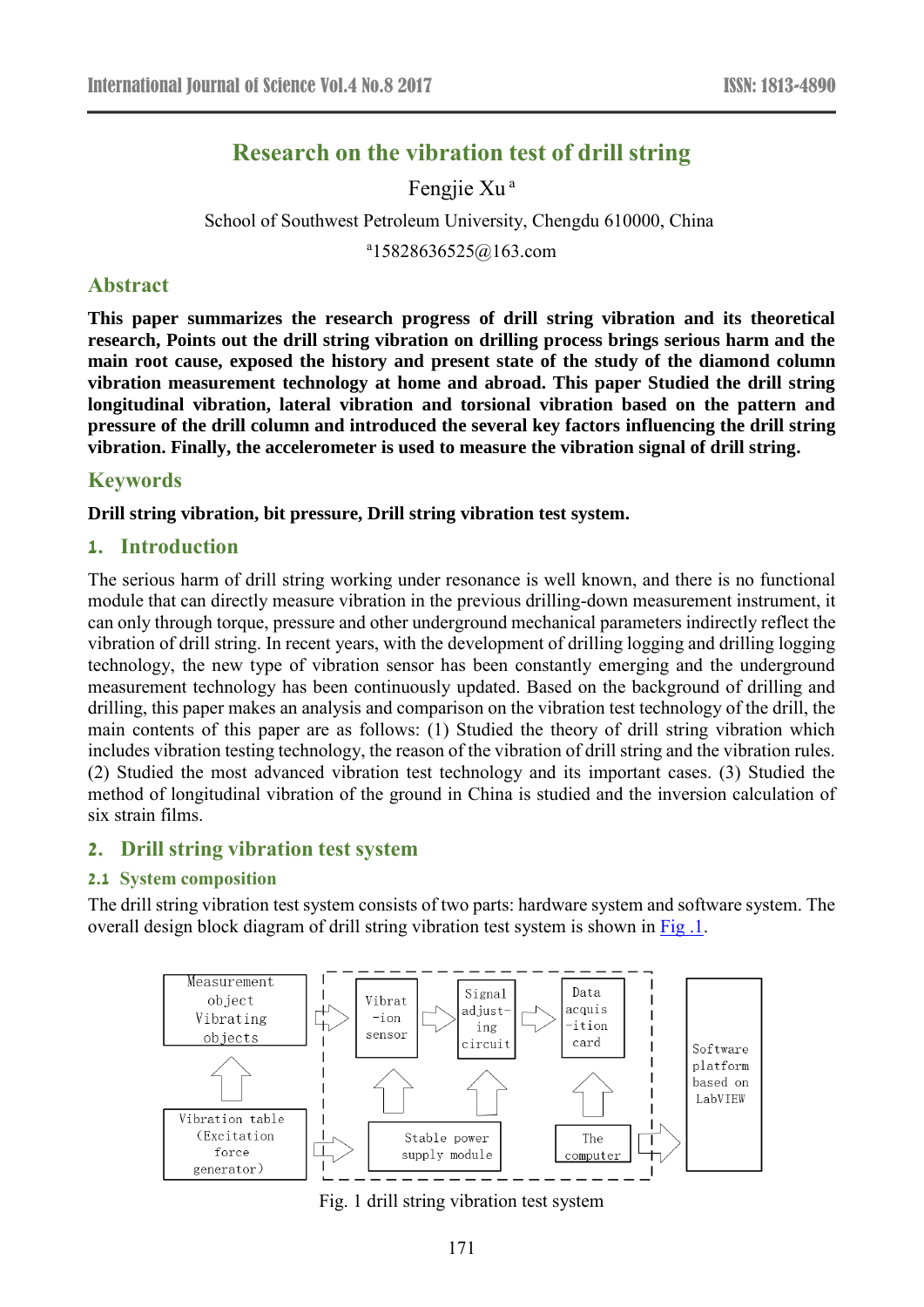#### **2.2 Drill string vibration test system hardware system**

The overall structure of the drill string vibration test hardware system consists of a piezoelectric acceleration sensor, a charge amplifier, a data acquisition module, and a computer, as shown in figure 4. The sensor converts the vibration signals of the pickup to analog signals (electrical signals), then a charge amplifier converts a weak charge signal into a voltage signal, and the A/D conversion and sampling quantization are performed through the data acquisition card, so the analog signals become digital signals. In the end, the sampling signal is sent to the computer for the vibration test analysis software to analyze the signal. The overall framework of the hardware system is shown in Fig. 2.



Fig. 2 Hardware system framework

#### **2.3 Drill string vibration test system software system**

The software system used the Labview graphical programming language and has two basic Windows for the front panel and the program block diagram. The main function of front panel is to place the basic display control and waveform display diagram, which can be used to identify and judge the results of data processing. The program block diagram is mainly to write the relevant program source code, complete the signal data collection, analysis and processing tasks. Program flow chart is shown in Fig. 3.



Fig. 3 Program flow chart

# **3. Vibration test**

#### **3.1 bit pressure**

In the big displacement well, slimhole Wells and horizontal Wells on drill's weight to the bit exerting wob is very difficult, to solve this problem, people developed a way to use high pressure drilling fluid to provide drilling pressure of hydraulic pressure. Hydraulic pressure actuator is a more practical drilling technique which can convert the hydraulic fluid of the pump to the drilling fluid into the mechanical energy, which is mainly used in drilling and repairing. The high-pressure drilling fluid has a downward thrust against the piston in the cylinder, according to the principle of fluid mechanics, the force F generated at the upper end of the piston is:

$$
F = PA
$$
 (1)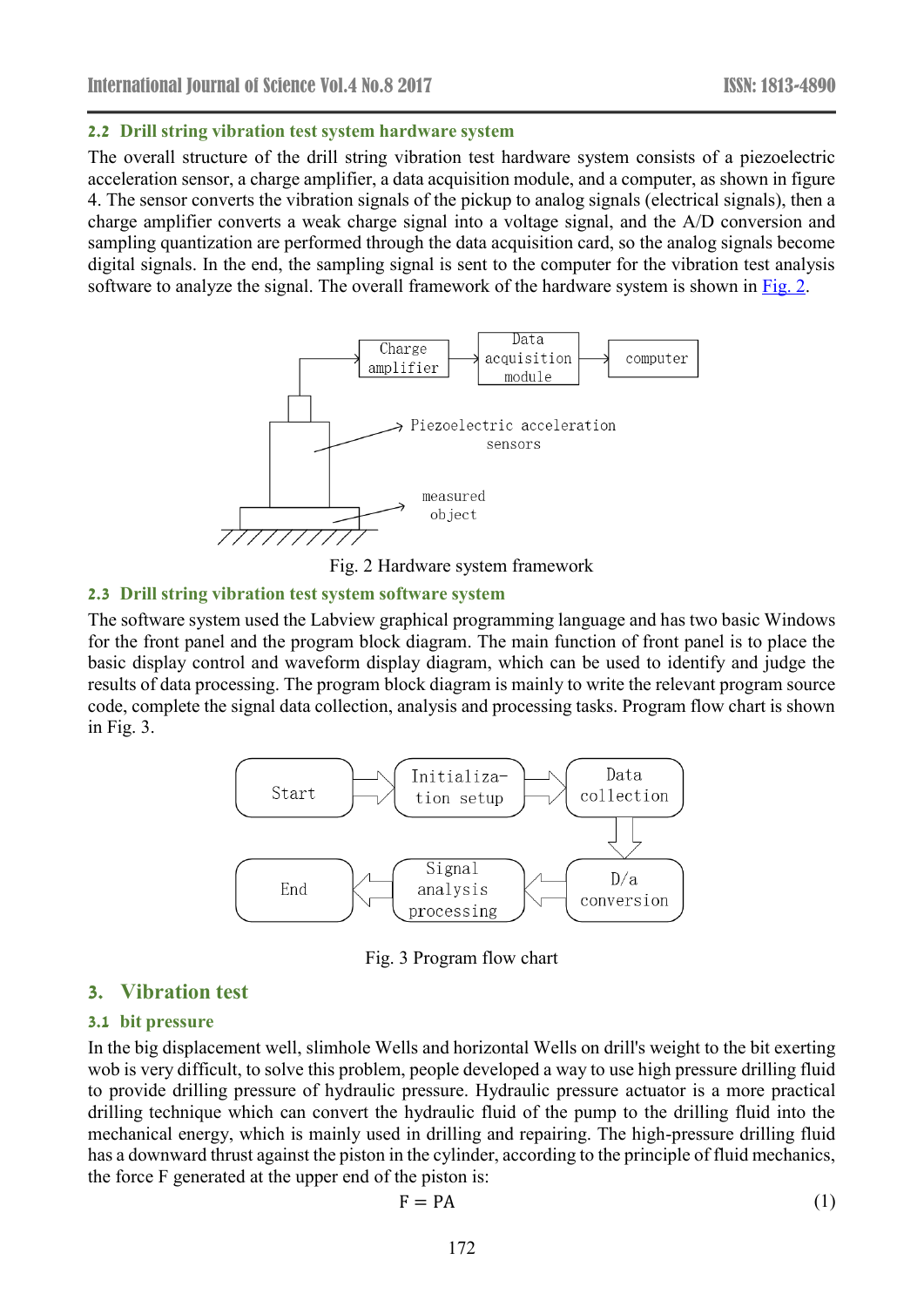Where:

F represents the drilling fluid acting on the piston thrust, KN

P represents the internal and external pressure difference of hydraulic pressor, MPa

A represents the cross-sectional area of the force,  $CM^2$ 

If the pressure principle of hydraulic pressor is analyzed from the Angle of energy conversion, The hydraulic pressure device is actually like an energy conversion device, The mud pressure can be converted into the drill pressure applied to the drill bit to enable the drill to rock drilling, The flowchart in Fig. 4 can be used to describe the principle:



Fig. 4 Energy conversion flow chart

# **3.2 Drilling pressure fluctuation**

For more specific analysis of how the hydraulic presser reduces the fluctuation of the drilling pressure, we build a stress model as shown in  $Fig. 5$ :



Fig. 5 Hydraulic pressor model

In order to better represent the damping characteristics of the hydraulic presser and the damping characteristics of the other part of the lower part of the drilling tool, We introduce a comprehensive damping coefficient  $C_i$ , The relationship between the damping force  $F_d$  and the damping coefficient  $C_i$  is as follows:

$$
F_d = -C_i v \tag{2}
$$

Where:

 $\nu$  represents the instantaneous velocity of the bit longitudinal vibration, m/s

Then the following equation can be obtained by applying Newton's law of motion to the lower drilling tool:

$$
m_{bha}a = F(t) - WOB_0 - C_i v \tag{3}
$$

Where

 $m_{bha}$  represents the quality of the bottom assembly, kg  $F(t)$  represents the reaction of the formation to the drill bit, N

 $WOB<sub>o</sub>$  represents the Static drilling pressure added to the drill bit, N

 $\alpha$  represents the acceleration at the bit, m/s<sup>2</sup>